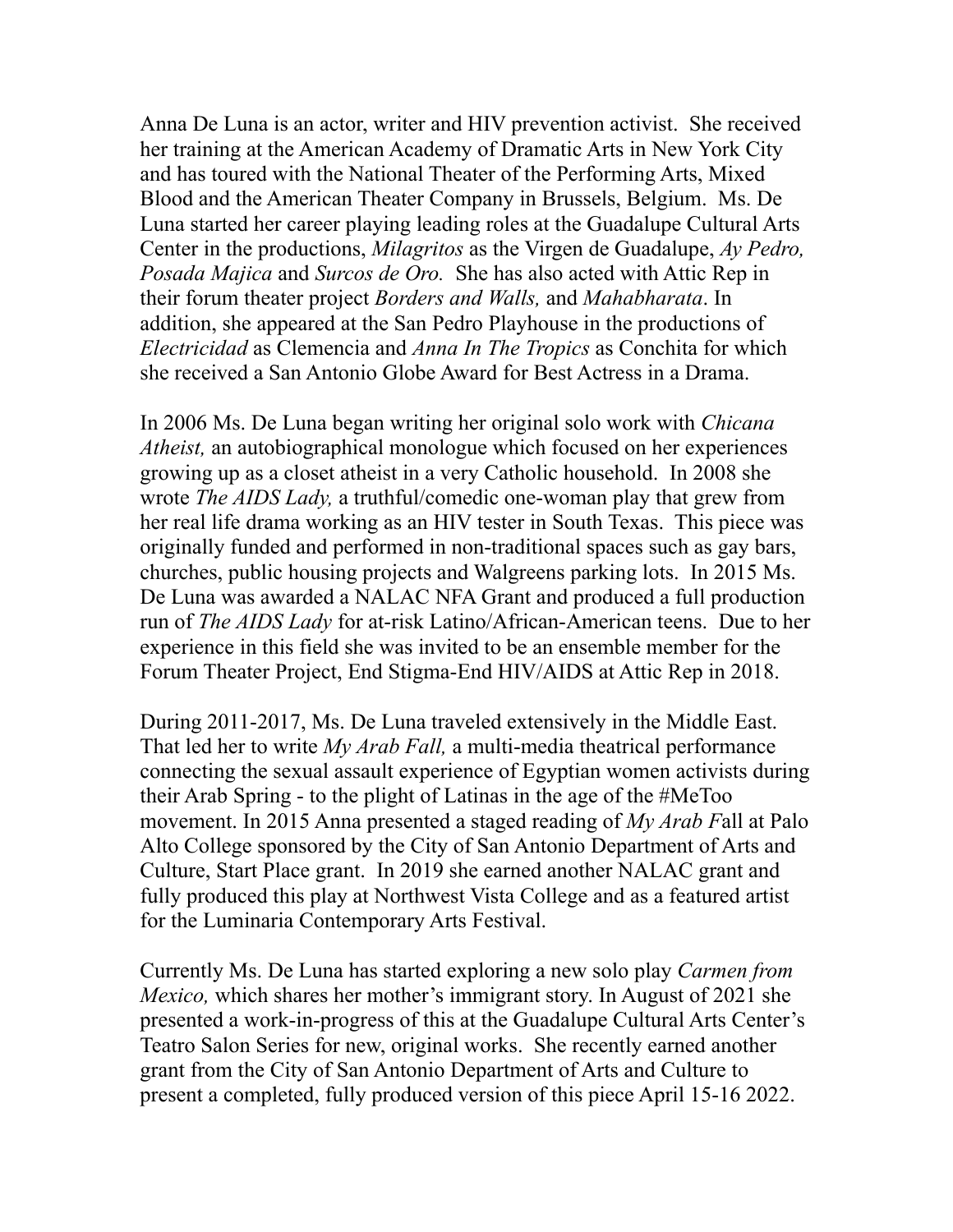## **ANNA DE LUNA 1997- Present**

# **THEATER**<br>My Arch Eall

| My Arab Fall                    | Lead – Original Play         | Luminaria                   |
|---------------------------------|------------------------------|-----------------------------|
| Bless Me, Ultima                | Maria                        | <b>Classic Theater</b>      |
| Carmen from Mexico              | Solo Play-Work in Progress   | Jump-Start Theater          |
| The AIDS Lady                   | Original Solo Play           | Guadalupe Theater           |
| Anna in the Tropics             | Conchita (lead)              | <b>Public Theater</b>       |
| Secrets of a Soccer Mom         | Nancy (lead)                 | Attic Rep Theater           |
| Ay Pedro                        | Teresa (lead)                | Guadalupe Theater           |
| Electricidad                    | Clemencia (lead)             | San Pedro Playhouse         |
| Chicana Atheist                 | Original One-woman show      | Say Si Theater              |
| Many Deaths Danny Rosales Berta |                              | Kairos Theater - NY         |
| <b>Orpheus Descending</b>       | Lady                         | <b>AADA</b> – New York      |
| Last Night of Don Juan          | Dona Ana                     | Majestic Theater            |
| Rebozos                         | Performance Poetry           | <b>Teatro Farolito</b>      |
| Act One Series II               | God                          | Renaissance Guild           |
| Milagritos                      | Virgen de Guadalupe (lead)   | Guadalupe Theater           |
| <b>Beautiful Senoritas</b>      | <b>Beautiful Senorita</b>    | <b>Latina Letters</b>       |
| Nuevo Carpa                     | Fluffy Blanquita             | Cara Mia Theater            |
| Vagina Monologues               | Angry Vagina                 | San Pedro Playhouse         |
| Bat Boy the Musical             | Chorus, Multiple Characters  | Majik Theater               |
| Surcos de Oro                   | Gabriella (lead)             | Guadalupe Theater           |
| Othello                         | Desdemona                    | Noel Harrison               |
| Charlotte's Web                 | Narrator, pig, gander        | Majik Theater               |
| Royal Gambit                    | Katerina of Aragon           | AADA - New York             |
| Knight of Burning Pestle        | Pompiona                     | \Kraine Theater – NY        |
| The Front Page                  | Endicott                     | <b>Brussels American Co</b> |
| Subway, 1st Class               | Lucy                         | Immigrant Co - NY           |
| <b>FILM</b>                     |                              |                             |
| Documentary Maria Felix         | Young Maria                  | Helena Solberg, NYC         |
| The Audition                    | Mother                       | Columbia University         |
| Greenport 320                   | Girlfriend                   | Gerardi Filmworks           |
| <b>OPERA</b>                    | La Boheme – Chorus Soprano   | San Antonio Opera           |
|                                 | Elixir of Love – Chorus Alto | Company                     |
| <b>NATIONAL TOUR</b>            |                              |                             |
| Barber of Seville (musical)     | Rosina, Arlequina            | <b>National Theater</b>     |

Performing Arts

### **EDUCATION/TRAINING**

1992 B.A. American Studies (focus on Women/MX-American's) at UT San Antonio 1997 Graduate of the American Academy of Dramatic Arts, New York (AADA)